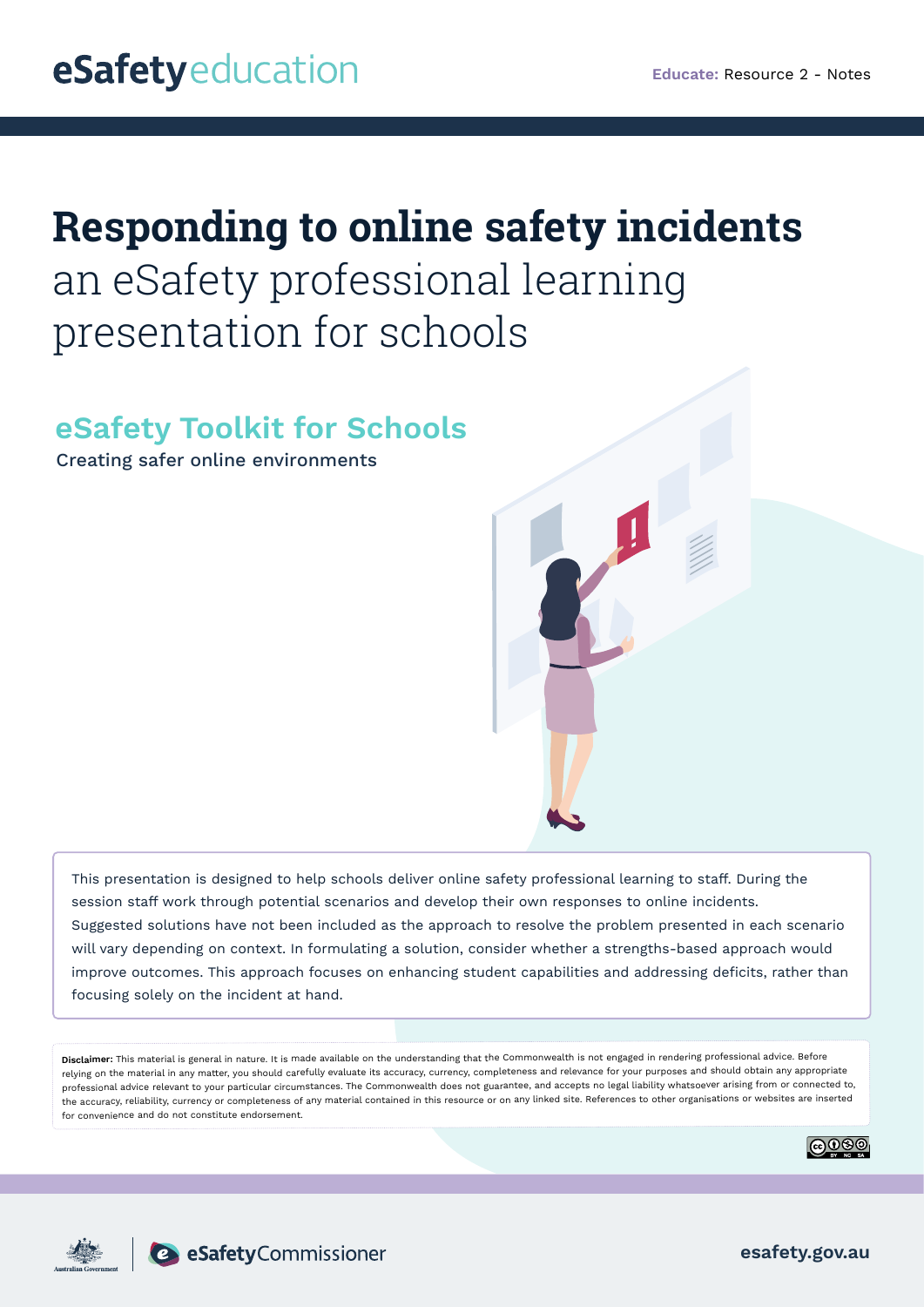The slides and scenario cards can be used in a workshop format, during staff meetings or at a planning day. They are intended to prompt discussion about good practice responses to online incidents. The scenarios cover issues that might arise at both primary and secondary schools.

To start, download eSafety's [Online incident assessment tool](https://esafety.gov.au/educators/toolkit-schools/respond ) and distribute this to attendees. The tool will help them complete the activities, supported by other eSafety Toolkit resources as needed.

Consider incorporating any relevant school/sector policies or procedures into the presentation.

| <b>Notes for presenter</b>                                                                                                                                                                                                                                     | <b>Timing</b>                                                                                                                                                                                             |
|----------------------------------------------------------------------------------------------------------------------------------------------------------------------------------------------------------------------------------------------------------------|-----------------------------------------------------------------------------------------------------------------------------------------------------------------------------------------------------------|
| Today's professional learning presentation was developed by the eSafety Commissioner<br>and is designed to help schools look at how they can better respond to online safety<br>incidents. We're going to spend some time today working through this together. |                                                                                                                                                                                                           |
| At end of this presentation you will have:                                                                                                                                                                                                                     |                                                                                                                                                                                                           |
| • greater knowledge of the types of online issues faced by students                                                                                                                                                                                            |                                                                                                                                                                                                           |
| • greater understanding of how to respond to incidents                                                                                                                                                                                                         |                                                                                                                                                                                                           |
| • greater knowledge of eSafety resources that schools can use when responding to<br>incidents                                                                                                                                                                  |                                                                                                                                                                                                           |
| · identified steps in reporting content to the eSafety Commissioner                                                                                                                                                                                            |                                                                                                                                                                                                           |
| • reflected on current practice, and how it can inform our future practices.                                                                                                                                                                                   |                                                                                                                                                                                                           |
| Before we begin, please note that if anything in this presentation causes distress, you<br>are free to leave the room and follow up with the appropriate supervisor or support at<br>school.                                                                   |                                                                                                                                                                                                           |
|                                                                                                                                                                                                                                                                |                                                                                                                                                                                                           |
|                                                                                                                                                                                                                                                                | $10 \text{ min}$                                                                                                                                                                                          |
|                                                                                                                                                                                                                                                                |                                                                                                                                                                                                           |
| . Who knows about the eSafety Commissioner's reporting schemes?                                                                                                                                                                                                |                                                                                                                                                                                                           |
| The eSafety Commissioner has three reporting schemes:                                                                                                                                                                                                          |                                                                                                                                                                                                           |
| 1. Cyberbullying: eSafety has a cyberbullying complaint function for Australians under<br>18-years old who have been seriously cyberbullied.                                                                                                                   |                                                                                                                                                                                                           |
| 2. Image-based abuse: Australians can also report the non-consensual sharing of<br>intimate/explicit images through eSafety's image-based abuse report function.                                                                                               |                                                                                                                                                                                                           |
| 3. Illegal and harmful content: eSafety also takes reports about illegal and harmful<br>content like child sexual abuse material and abhorrent violent material.                                                                                               |                                                                                                                                                                                                           |
|                                                                                                                                                                                                                                                                | Poll and discussion questions<br>. Who thinks online safety should be taught in schools? (hands up) Why?/Why not?<br>• Has anyone responded to an online safety incident at school in the last 12 months? |

# **Presenter notes for Presentation 1**

Continued on next pages.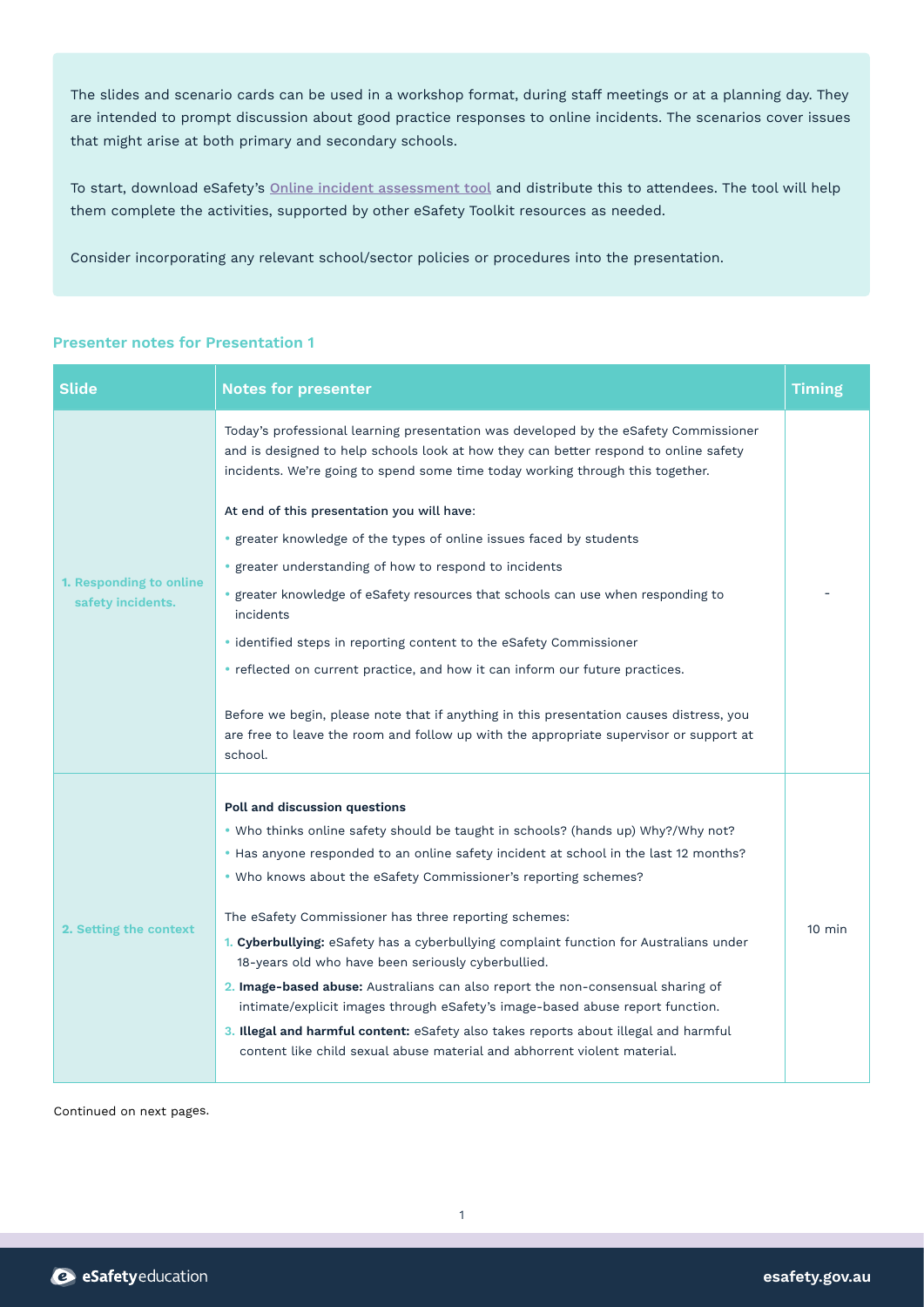| <b>Slide</b>          | <b>Notes for presenter</b>                                                                                                                                                   | <b>Timing</b> |
|-----------------------|------------------------------------------------------------------------------------------------------------------------------------------------------------------------------|---------------|
|                       | Ask the group what they think the most common online safety issues are in our school.<br>Do you think these issues are different in other schools?                           |               |
|                       | You might like to compare their responses with eSafety's research findings. The most<br>common negative online experiences reported by young people (8 to 17 years):         |               |
|                       | • 33% unwanted contact/content                                                                                                                                               |               |
|                       | • 21% social exclusion                                                                                                                                                       |               |
|                       | • 21% threats and abuse                                                                                                                                                      |               |
|                       | • 18% damage to reputation                                                                                                                                                   |               |
|                       | • 14% fraud and viruses                                                                                                                                                      |               |
| 3. What are some of   | • 8% lack of consent                                                                                                                                                         |               |
| our most common       | The highest-ranking negative impacts                                                                                                                                         | 5 min         |
| online safety issues? | • 36% did not feel good about themselves                                                                                                                                     |               |
|                       | • 35% felt emotions like anger, sadness, fear, helplessness                                                                                                                  |               |
|                       | • 24% felt left out/losing friends                                                                                                                                           |               |
|                       | Source: Youth and digital dangers, Office of the eSafety Commissioner (May 2018)                                                                                             |               |
|                       | However, it's not all bad news. Of the young people surveyed:                                                                                                                |               |
|                       | • 65% of were able to reflect on what had happened to them online in a positive way                                                                                          |               |
|                       | • 40% were more aware of online risks                                                                                                                                        |               |
|                       | • 33% were more aware of their real friends                                                                                                                                  |               |
|                       | • 23% learnt to use the internet in a more balanced way                                                                                                                      |               |
|                       | Source: Youth and Digital Dangers, Office of the eSafety Commissioner (May 2018)                                                                                             |               |
|                       | Today's session will cover:                                                                                                                                                  |               |
|                       | • How to respond to incidents                                                                                                                                                |               |
|                       | • How to report content to the eSafety Commissioner and                                                                                                                      |               |
|                       | • How we can learn from online incidents                                                                                                                                     |               |
|                       | <b>Instructions</b>                                                                                                                                                          |               |
|                       | 1. Divide participants into small groups and distribute the eight scenario cards.<br>2. There are three questions to prompt participants when thinking about how to respond: |               |
|                       | . What would you do first, if faced with the scenario?                                                                                                                       | 5 min         |
|                       | . How would you help resolve the issue?                                                                                                                                      |               |
|                       | • What can we learn from this incident?                                                                                                                                      |               |
| 4. Activity           | 3. Participants discuss the scenarios and responses in groups. Direct participants to                                                                                        |               |
|                       | use eSafety's Online incident assessment tool and remind them to consider school or<br>sector policies, where applicable.                                                    |               |
|                       | 4. Each group will present their findings. There may not be definitive answers to all                                                                                        |               |
|                       | scenarios. The goal is to identify what good practice might look like.                                                                                                       |               |
|                       | 5. Once groups have presented their responses, share some tips and strategies.<br>6. As a group, discuss the strengths of various responses and areas for improvement.       |               |
|                       | 7. Complete this process for each question. Each scenario should take 30-35 minutes<br>to complete.                                                                          |               |
|                       | <b>Important note</b>                                                                                                                                                        |               |
|                       | Some of the scenarios may raise issues that should be discussed with a school leader,<br>department/sector advisor or legal team, if applicable.                             |               |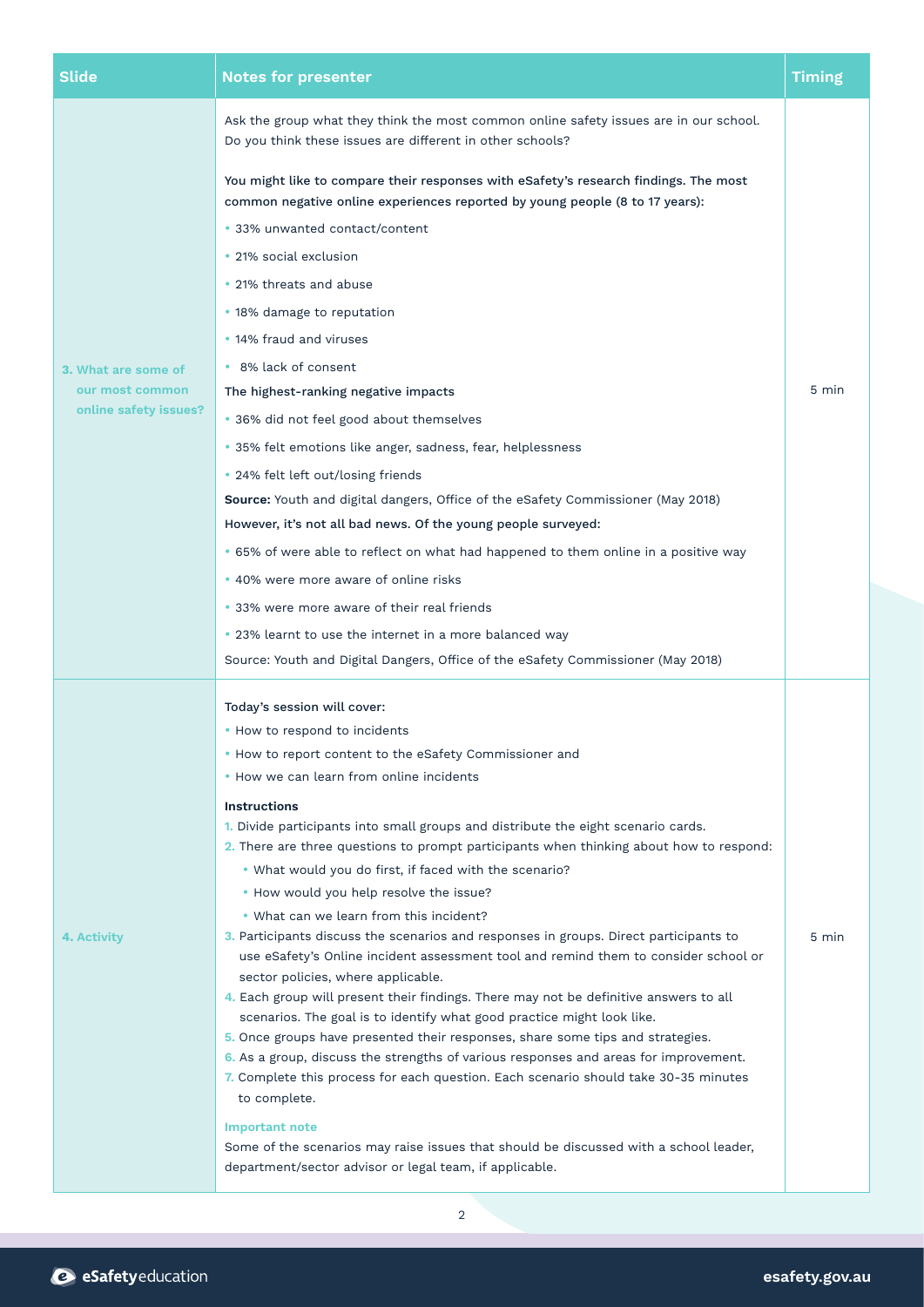| <b>Slide</b>                                                     | <b>Notes for presenter</b>                                                                                                                                                                                                                                                                                                                                                                                                                                                                                                                                                                                                                                         | <b>Timing</b>    |
|------------------------------------------------------------------|--------------------------------------------------------------------------------------------------------------------------------------------------------------------------------------------------------------------------------------------------------------------------------------------------------------------------------------------------------------------------------------------------------------------------------------------------------------------------------------------------------------------------------------------------------------------------------------------------------------------------------------------------------------------|------------------|
|                                                                  | Once participants have read their scenario show this slide (i.e. Q1)<br>Q1: What would you do first if faced with the scenario Discuss the question in groups.                                                                                                                                                                                                                                                                                                                                                                                                                                                                                                     | $10 \text{ min}$ |
|                                                                  | Things to consider:<br>. Is the student at risk of harm and if so, who needs to be notified?                                                                                                                                                                                                                                                                                                                                                                                                                                                                                                                                                                       |                  |
| <b>5. Question 1</b><br>What would you do                        | . Have you consulted your school's policies/procedures? Who in the school leadership<br>team needs to be notified of this incident?                                                                                                                                                                                                                                                                                                                                                                                                                                                                                                                                |                  |
| first if faced with<br>this scenario?                            | . What's the story behind the incident?                                                                                                                                                                                                                                                                                                                                                                                                                                                                                                                                                                                                                            |                  |
|                                                                  | . Where is the content hosted? How widely available is it?                                                                                                                                                                                                                                                                                                                                                                                                                                                                                                                                                                                                         |                  |
|                                                                  | . What's the impact of the material? What might you see immediately? What might be<br>long-term consequences for that student?                                                                                                                                                                                                                                                                                                                                                                                                                                                                                                                                     |                  |
|                                                                  | . Have the student's vulnerabilities, needs, circumstances, rights and best interests been<br>considered?                                                                                                                                                                                                                                                                                                                                                                                                                                                                                                                                                          |                  |
| <b>6. Responses to</b><br><b>Question 1</b>                      | Ask the groups to present their responses (approx. 1-2 minutes for each scenario). At the<br>completion of each group's presentation use Slide 7 for the wider group                                                                                                                                                                                                                                                                                                                                                                                                                                                                                               | $10 \text{ min}$ |
| 7. Discussion about<br><b>Question 1</b>                         | Ask participants:<br>• Who agrees?<br>. Who would have done something different? Why?<br>• How would this work in our school?<br><b>Important note</b><br>The student/s affected may experience anxiety, anger or distress. It can be useful to<br>involve a teacher or counsellor who the student feels comfortable with to make the<br>disclosure process easier. Throughout the process remember to remain calm, reassuring                                                                                                                                                                                                                                     | $10 \text{ min}$ |
| <b>8. Question 2</b><br>How would you help<br>resolve the issue? | and non-judgmental.<br>Discuss the question in groups.<br>Things to consider:<br>• Can content be removed?<br>• Is the student part of the solution?<br>. What does our student wellbeing or acceptable behaviour policy say?<br>. Do all students feel safe and supported?                                                                                                                                                                                                                                                                                                                                                                                        | $10$ min         |
| 9. Responses to<br><b>Question 2</b>                             | Ask the groups to present their responses (approx. 1-2 minutes for each scenario). At the<br>completion of each group's presentation use Slide 10 for the wider group                                                                                                                                                                                                                                                                                                                                                                                                                                                                                              | $10 \text{ min}$ |
| <b>10. Discussion about</b><br><b>Question 2</b>                 | Ask participants:<br>• Who agrees?<br>. Who would have done something different and why?<br>. How would this work in our school?<br>Things to consider:<br>• Ensure all students feel safe and supported. Focus on restoring relationships.<br>• Follow student wellbeing or acceptable behaviour policies.<br>• Address behaviours and provide education about acceptable use and respectful online<br>behaviour.<br>• Attempt to have content removed.<br>. Remember that there can be a fluid relationship between the targeted person and the<br>person accused of the negative behaviour. Sometimes students move from being the<br>target to the instigator. | $10 \text{ min}$ |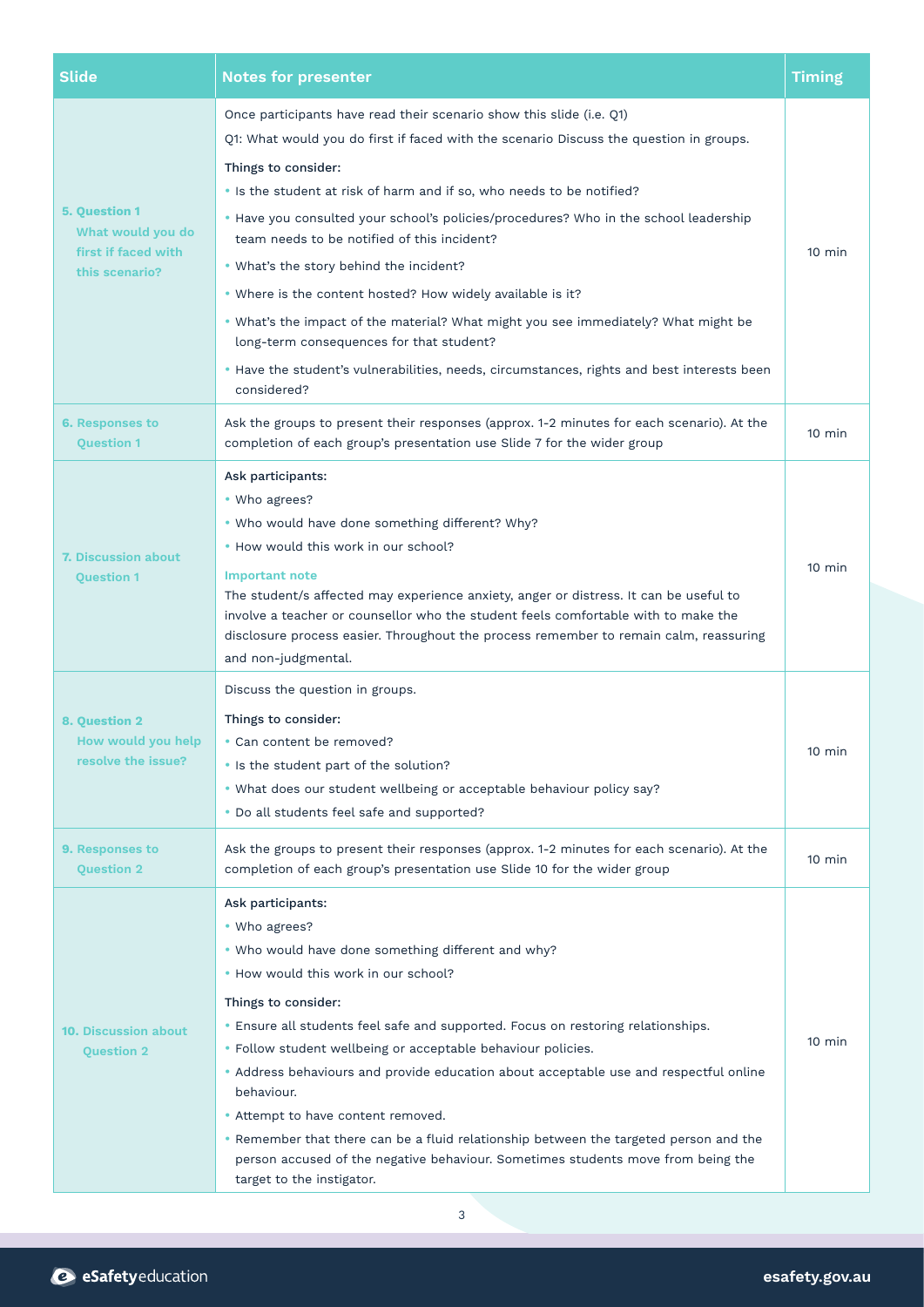| <b>Slide</b>                                               | <b>Notes for presenter</b>                                                                                                                                                                                                                                                                                                                                                                                                                                                                                                                                                                                                                                                                                                                                                                                                                                                                                                                                                                                                                                                                                                                                                                                                                                                                                                                                                                                                                                                                                                                                                                                                                                                                                                                                                                                                                                                                                                                                                                                                                                                                                       | <b>Timing</b>    |
|------------------------------------------------------------|------------------------------------------------------------------------------------------------------------------------------------------------------------------------------------------------------------------------------------------------------------------------------------------------------------------------------------------------------------------------------------------------------------------------------------------------------------------------------------------------------------------------------------------------------------------------------------------------------------------------------------------------------------------------------------------------------------------------------------------------------------------------------------------------------------------------------------------------------------------------------------------------------------------------------------------------------------------------------------------------------------------------------------------------------------------------------------------------------------------------------------------------------------------------------------------------------------------------------------------------------------------------------------------------------------------------------------------------------------------------------------------------------------------------------------------------------------------------------------------------------------------------------------------------------------------------------------------------------------------------------------------------------------------------------------------------------------------------------------------------------------------------------------------------------------------------------------------------------------------------------------------------------------------------------------------------------------------------------------------------------------------------------------------------------------------------------------------------------------------|------------------|
| 11. Who can report<br>and what steps can<br>they take      | Who can report?<br>• Students and their parents/carers can make a cyberbullying or image-based abuse<br>complaint to eSafety.<br>. Other people (such as teachers) can also make a complaint if they have been authorised<br>by the student who has been targeted online.<br>Steps to making a report<br>To make a complaint to the eSafety Commissioner to remove cyberbullying content online:<br><b>1.</b> Report the cyberbullying material to the social media service first.<br>2. Collect evidence - copy URLs or take screenshots of the material.<br>3. If the content is not removed within 48 hours, report it to esafety.gov.au/report.<br>4. Block the person and talk to someone you trust.<br>Possible discussion questions<br>Note - the following content does not have a corresponding slide but is to supplement<br>discussions on scenarios that cover sexting/explicit images (secondary school only):<br>How would this differ for image-based abuse material or sexting?<br>• Sexting - more commonly known as 'sending nudes' or sometimes 'naked selfies'-<br>refers to the sending of intimate photos, messages, or videos, generally using a mobile<br>phone. Nudes are generally sent by text, private messaging apps or social media.<br>• Creating, possessing or sharing nude images of people under 18 may be a crime, even if<br>it's a nude selfie. Find out more about the law at Youth Law Australia.<br>• Be mindful that possessing intimate images of someone who is under the age of 18,<br>even if it is for the purposes of reporting, may be an offence.<br>. Use eSafety's Guide to dealing with explicit images in schools for information on how to<br>collect evidence and report these incidents.<br>What if the material is on a personal device?<br>• See page 3 of the Guide to dealing with explicit images.<br>• Make sure you only confiscate or search student devices with a student or parent's<br>consent, or if allowed by your state or territory policy.<br>. Youth Law Australia's website provides guidance on relevant state and territory laws. | 5 min            |
| 12. Question 3<br>What can we learn<br>from this incident? | Discuss the question in groups.<br>Things to consider:<br>. What could I/we change to prevent something like this from happening again?<br>· Is our record keeping adequate?<br>. Who was involved in the debrief?<br>• Has the behaviour stopped?<br>· Did we provide enough support?                                                                                                                                                                                                                                                                                                                                                                                                                                                                                                                                                                                                                                                                                                                                                                                                                                                                                                                                                                                                                                                                                                                                                                                                                                                                                                                                                                                                                                                                                                                                                                                                                                                                                                                                                                                                                           | $10$ min         |
| 13. Responses to<br><b>Question 3</b>                      | After the group discussion, ask groups to present their answers (approx. 1-2 minutes<br>for each scenario). At the completion of each group's presentation use Slide 14 for the<br>wider group.                                                                                                                                                                                                                                                                                                                                                                                                                                                                                                                                                                                                                                                                                                                                                                                                                                                                                                                                                                                                                                                                                                                                                                                                                                                                                                                                                                                                                                                                                                                                                                                                                                                                                                                                                                                                                                                                                                                  | $10 \text{ min}$ |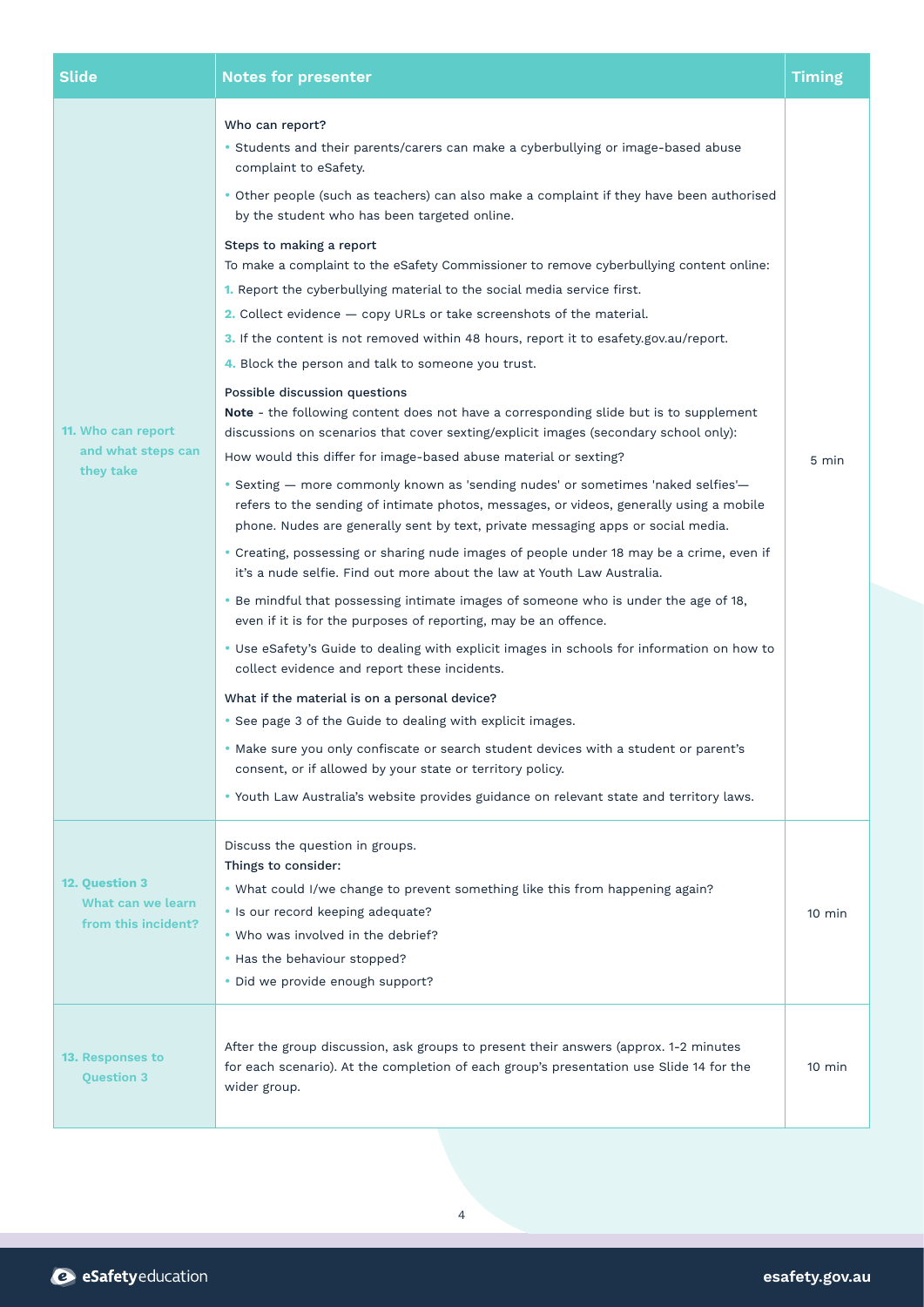| <b>Slide</b>                                     | <b>Notes for presenter</b>                                                                                                                                 | <b>Timing</b>       |
|--------------------------------------------------|------------------------------------------------------------------------------------------------------------------------------------------------------------|---------------------|
| <b>14. Discussion about</b><br><b>Question 3</b> | Ask participants:<br>• Who agrees?<br>. Who would have done something different and why?<br>. How would this work in our school?                           | 5 min               |
| 15. Wrap up                                      | Ask participants:<br>• What have you learnt today?<br>. Do we need to change any of our processes or policies?<br>• Do we need more training in this area? | 5 min               |
| 16. Final slide                                  |                                                                                                                                                            | Total:<br>$120$ min |



5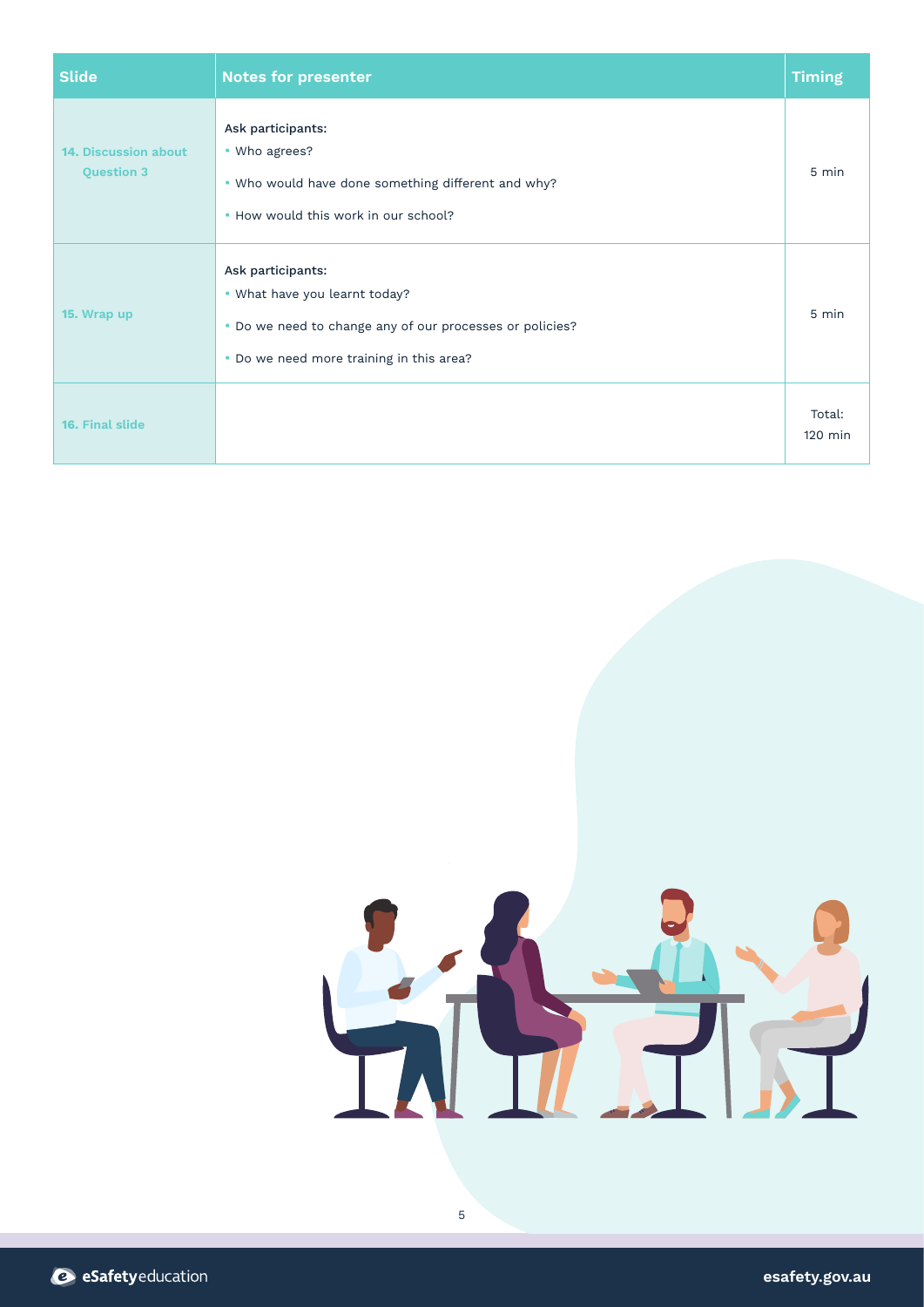# **Secondary scenarios**



# **Secondary scenario 1**

Charlie makes inappropriate remarks about Yoshi's ethnicity on Yoshi's social media profile. Yoshi is confident and assertive and informs Charlie that the behaviour is disrespectful. Yoshi reports the incident to the class teacher. Charlie is currently struggling with being new to the school and having difficulties fitting in.

**Relevant eSafety Toolkit resources:**

- Respond 1: Online incident assessment tool
- Respond 2: Quick reference guides to online safety incidents
- Prepare 5: Tips for responding to incidents that happen outside school hours

# **Secondary scenario 2**

Sam's nude/sexual image is taken and shared on a website. Sam only shared it with his girlfriend Jessie, but that relationship ended and Jessie shared the image

**Relevant eSafety Toolkit resources:**

- Respond 1: Online incident assessment tool
- Respond 2: Quick reference guides to online safety incidents
- Respond 4: Guide to responding to the sharing of explicit material
- Respond 6: Tips for supporting students involved in an online incident
- Respond 9: Post-incident checklist

# **Secondary scenario 3**

Ava approaches you five minutes after the bell on Friday to tell you that someone has uploaded a photo to a group chat. It appears to be her face on a nude body. She is distraught and adamant that the images are not her  $-$  they have been photoshopped. Ava's parents are quite strict and she is worried about their reaction.

#### **Relevant eSafety Toolkit resources:**

- Respond 1: Online incident assessment tool
- Respond 2: Quick reference guides to online safety incidents
- Respond 4: Guide to responding to the sharing of explicit material
- Respond 6: Tips for supporting students involved in an online incident
- Respond 7: Tips for parents/carers after an online safety incident
- Respond 9: Post-incident checklist

# **Secondary scenario 4**

Jun discloses that he has seen videos on a popular social media platform of another student taking drugs and looking disoriented while in school uniform. The student had been participating in dares with a group of friends and this was one of the dares.

- Respond 1: Online incident assessment tool
- Respond 2: Quick reference guides to online safety incidents
- Respond 3: Guide to responding to serious online safety incidents
- Respond 6: Tips for supporting students involved in an online incident
- Respond 7: Tips for parents/carers after an online safety incident
- Respond 9: Post-incident checklist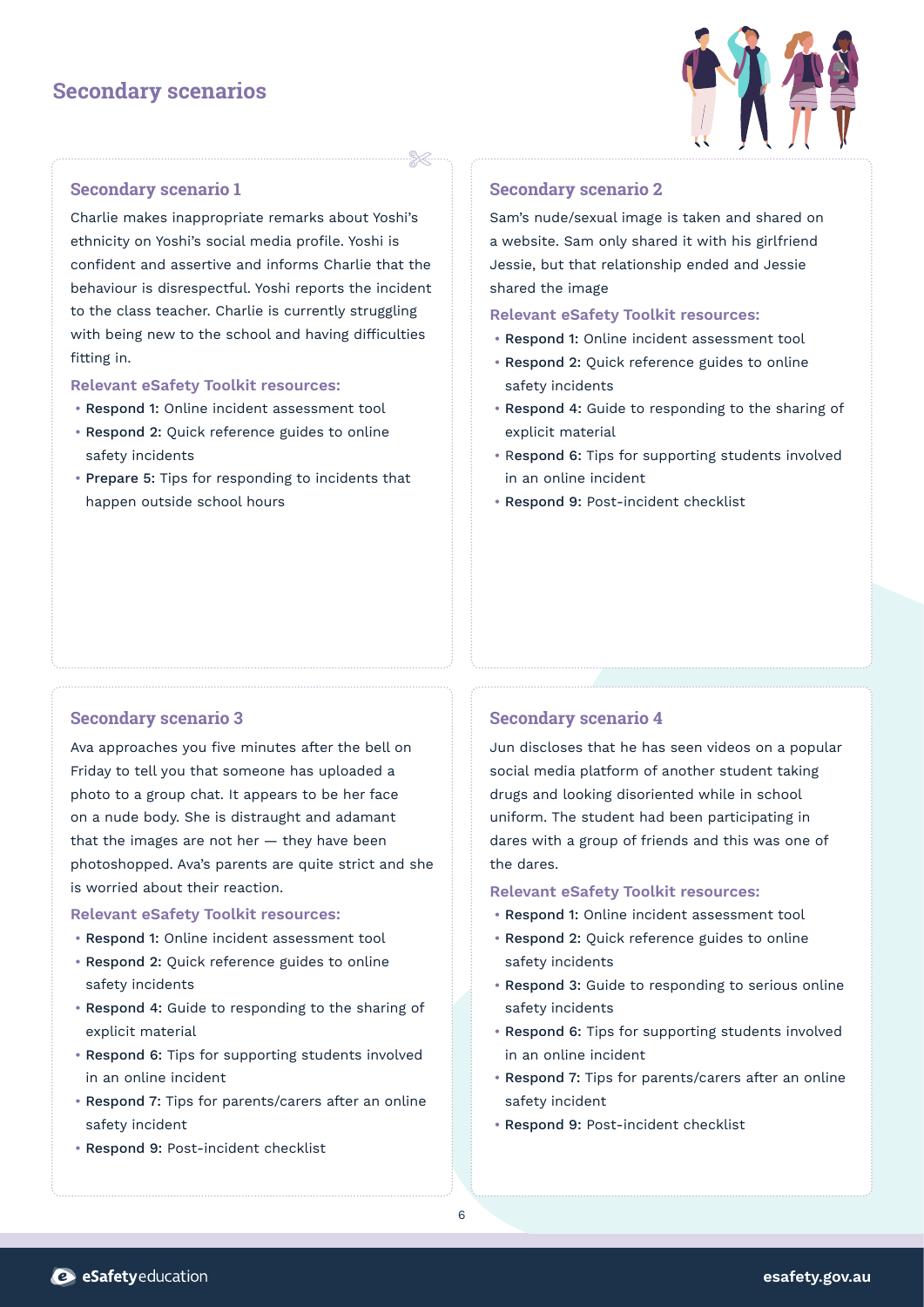# **Secondary scenario 5**

Sloane, who is 14, has a cognitive impairment. Sloane thinks that 'everyone' shares nudes and shared a nude photo with a friend, unaware that this is inappropriate. Sloane's mum finds out. She has a good relationship with Sloane's homeroom teacher and asks the teacher what to do.

#### **Relevant eSafety Toolkit resources:**

- Engage 2: Activities for students to take the lead in online safety
- Respond 1: Online incident assessment tool
- Respond 2: Quick reference guides to online safety incidents
- Respond 4: Guide to responding to the sharing of explicit material
- Respond 6: Tips for supporting students involved in an online incident
- Respond 7: Tips for parents/carers after an online safety incident
- Respond 9: Post-incident checklist

# **Secondary scenario 7**

You discover that one of your students has sent threatening messages, emails and posts to another student – Esther – including inciting her to commit suicide. Esther's friend Henry tells you that she is frightened, angry and upset by the messages.

# **Relevant eSafety Toolkit resources:**

- Respond 1: Online incident assessment tool
- Respond 2: Quick reference guides to online safety incidents
- Respond 3: Guide to responding to serious online safety incidents
- Respond 6: Tips for supporting students involved in an online incident
- Respond 9: Post-incident checklist

# **Secondary scenario 6**

James has recorded and uploaded a private conversation with friends where they ridiculed and made disparaging and defamatory remarks about a teacher. It has been shared widely and the teacher is very upset.

# **Relevant eSafety Toolkit resources:**

- Respond 1: Online incident assessment tool
- Respond 2: Quick reference guides to online safety incidents
- Respond 5: Guide to responding to cyber abuse that targets staff
- Educate 6: Tips for supporting staff wellbeing online

# **Secondary scenario 8**

Nazma is changing in the sports room. While she is not wearing her hijab, Amal takes a photo of her and posts it to Instagram. Nazma is furious and upset, as are her parents.

- Respond 1: Online incident assessment tool
- Respond 2: Quick reference guides to online safety incidents
- Respond 4: Guide to responding to the sharing of explicit material
- Respond 6: Tips for supporting students involved in an online incident
- Respond 7: Tips for parents/carers after an online safety incident
- Respond 9: Post-incident checklist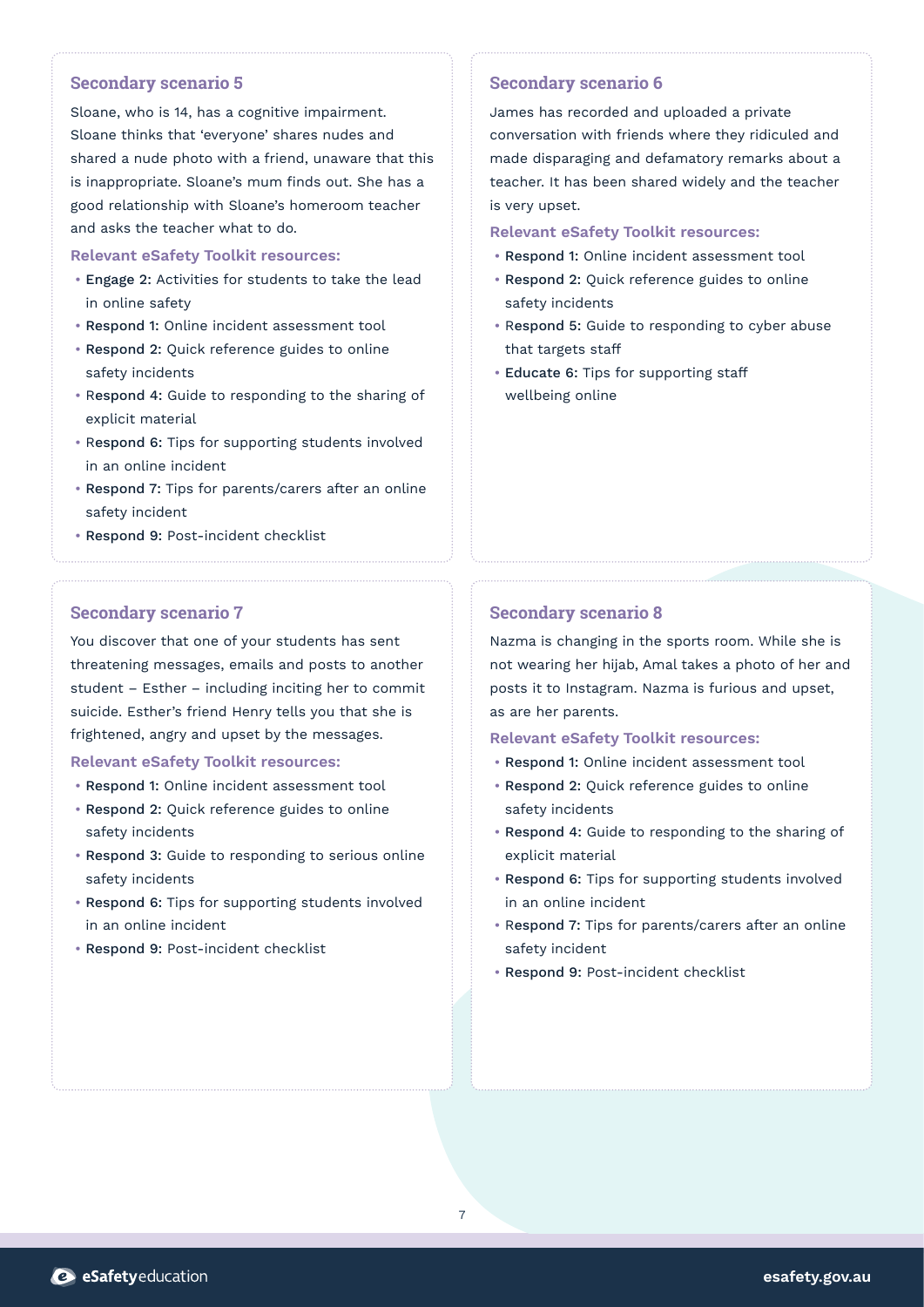# **Primary scenarios**



# **Primary scenario 1**

Luca was using his phone on the bus home from school and invited those around him to look at some violent images. The parent of an upset child has sent you an email letting you know about the incident.

# **Relevant eSafety Toolkit resources:**

- Prepare 5: Tips for responding to incidents that happen outside school hours
- Respond 1: Online incident assessment tool
- Respond 2: Quick reference guides to online safety incidents
- Respond 3: Guide to responding to serious online safety incidents
- Respond 6: Tips for supporting students involved in an online incident
- Respond 7: Tips for parents/carers after an online safety incident
- Respond 9: Post-incident checklist

# **Primary scenario 2**

On the way to the school bus, Jesse pushed Marko to the ground while threatening and verbally abusing him. A group of students were watching. One student recorded the incident on his phone and posted it to social media.

# **Relevant eSafety Toolkit resources:**

- Respond 1: Tips for responding to incidents that happen outside school hours
- Respond 1: Online incident assessment tool
- Respond 2: Quick reference guides to online safety incidents
- Respond 3: Guide to responding to serious online safety incidents
- Respond 6: Tips for supporting students involved in an online incident
- Respond 7: Tips for parents/carers after an online safety incident
- Respond 9: Post-incident checklist

# **Primary scenario 3**

Ryder has repeatedly teased and harassed Hamid on a popular 13+ social media platform. Hamid's parents come to school, asking what to do.

# **Relevant eSafety Toolkit resources:**

- Prepare 5: Tips for responding to incidents that happen outside school hours
- Respond 1: Online incident assessment tool
- Respond 2: Quick reference guides to online safety incidents
- Respond 6: Tips for supporting students involved in an online incident
- Respond 7: Tips for parents/carers after an online safety incident

# **Primary scenario 4**

You are informed that Seamus, a year 5 student, has been producing and uploading 'how to play Roblox videos' on a video sharing platform. In the videos, Seamus is in his school uniform and swearing. Seamus has quite a large following online, some who appear to be unknown to him. A parent, who has seen the videos, has raised concerns about privacy and inappropriate language.

- Respond 1: Online incident assessment tool
- Respond 2: Quick reference guides to online safety incidents
- Prepare 5: Tips for responding to incidents that happen outside school hours
- Respond 7: Tips for parents/carers after an online safety incident